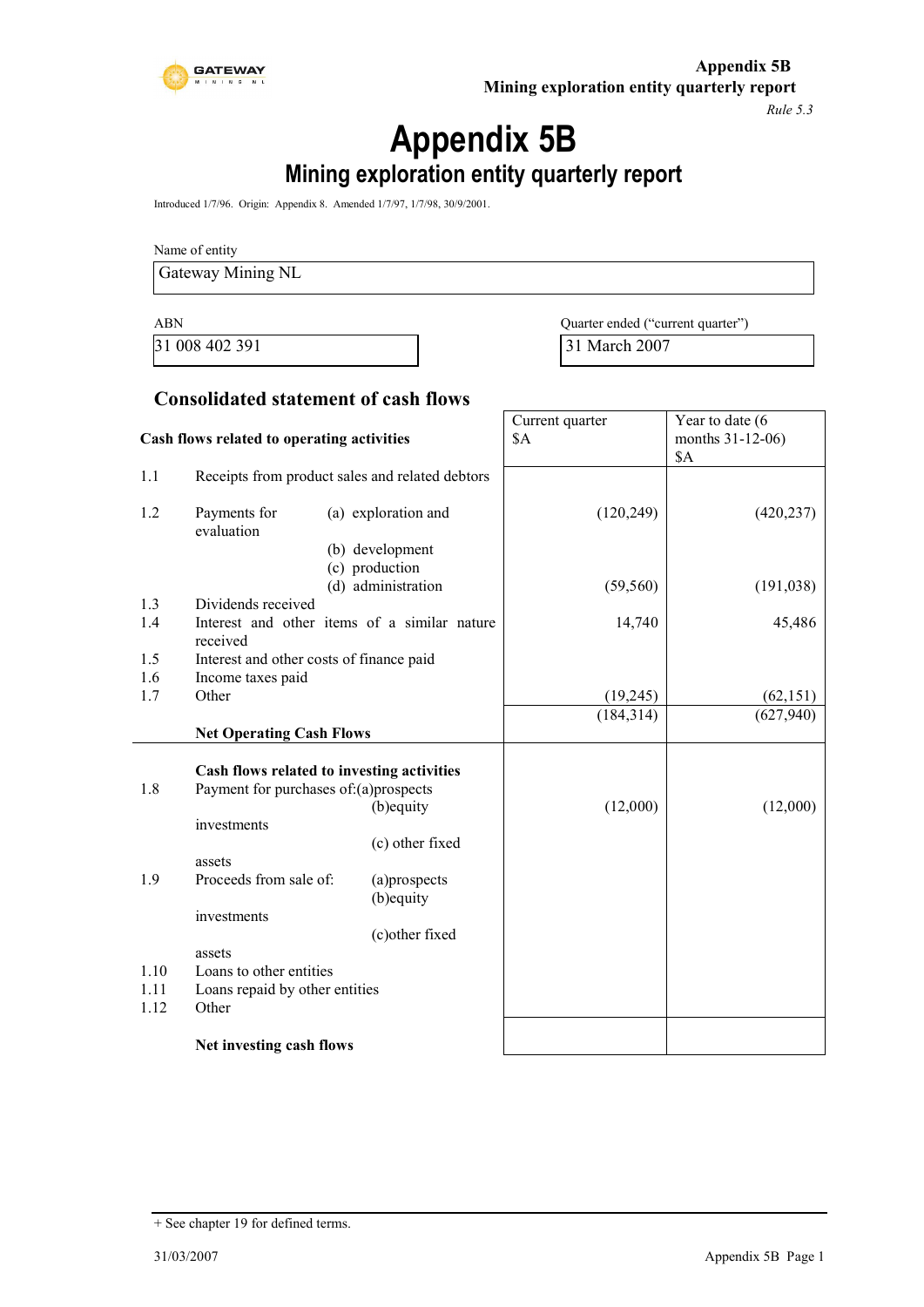

|              |                                                                                     | Current quarter | Year to date (3 months) |
|--------------|-------------------------------------------------------------------------------------|-----------------|-------------------------|
|              |                                                                                     | \$Α             | $30-9-05$               |
|              |                                                                                     |                 | \$A                     |
| 1.13         | Total operating and investing cash flows<br>(brought forward)                       |                 |                         |
|              | Cash flows related to financing activities                                          |                 |                         |
| 1.14         | Proceeds from issues of shares, options, etc.                                       | 5,254           | 5,254                   |
| 1.15         | Proceeds from sale of forfeited shares                                              |                 |                         |
| 1.16         | Proceeds from borrowings                                                            |                 |                         |
| 1.17         | Repayment of borrowings                                                             |                 |                         |
| 1.18         | Dividends paid                                                                      |                 |                         |
| 1.19         | Other (provide details if material)                                                 |                 |                         |
|              | Net financing cash flows                                                            |                 |                         |
|              | Net increase (decrease) in cash held                                                | (191,060)       | (634, 686)              |
| 1.20<br>1.21 | Cash at beginning of quarter/year to date<br>Exchange rate adjustments to item 1.20 | 1,443,035       | 1,886,661               |
| 1.22         | Cash at end of quarter                                                              | 1,251,975       | 1,251,975               |

# **Payments to directors of the entity and associates of the directors Payments to related entities of the entity and associates of the related entities**

|      |                                                                  | Current quarter<br>\$Α |
|------|------------------------------------------------------------------|------------------------|
| 1.23 | Aggregate amount of payments to the parties included in item 1.2 | 17,700                 |
| 1.24 | Aggregate amount of loans to the parties included in item 1.10   |                        |
|      |                                                                  |                        |

1.25 Explanation necessary for an understanding of the transactions

#### **Non-cash financing and investing activities**

2.1 Details of financing and investing transactions which have had a material effect on consolidated assets and liabilities but did not involve cash flows

2.2 Details of outlays made by other entities to establish or increase their share in projects in which the reporting entity has an interest

<sup>+</sup> See chapter 19 for defined terms.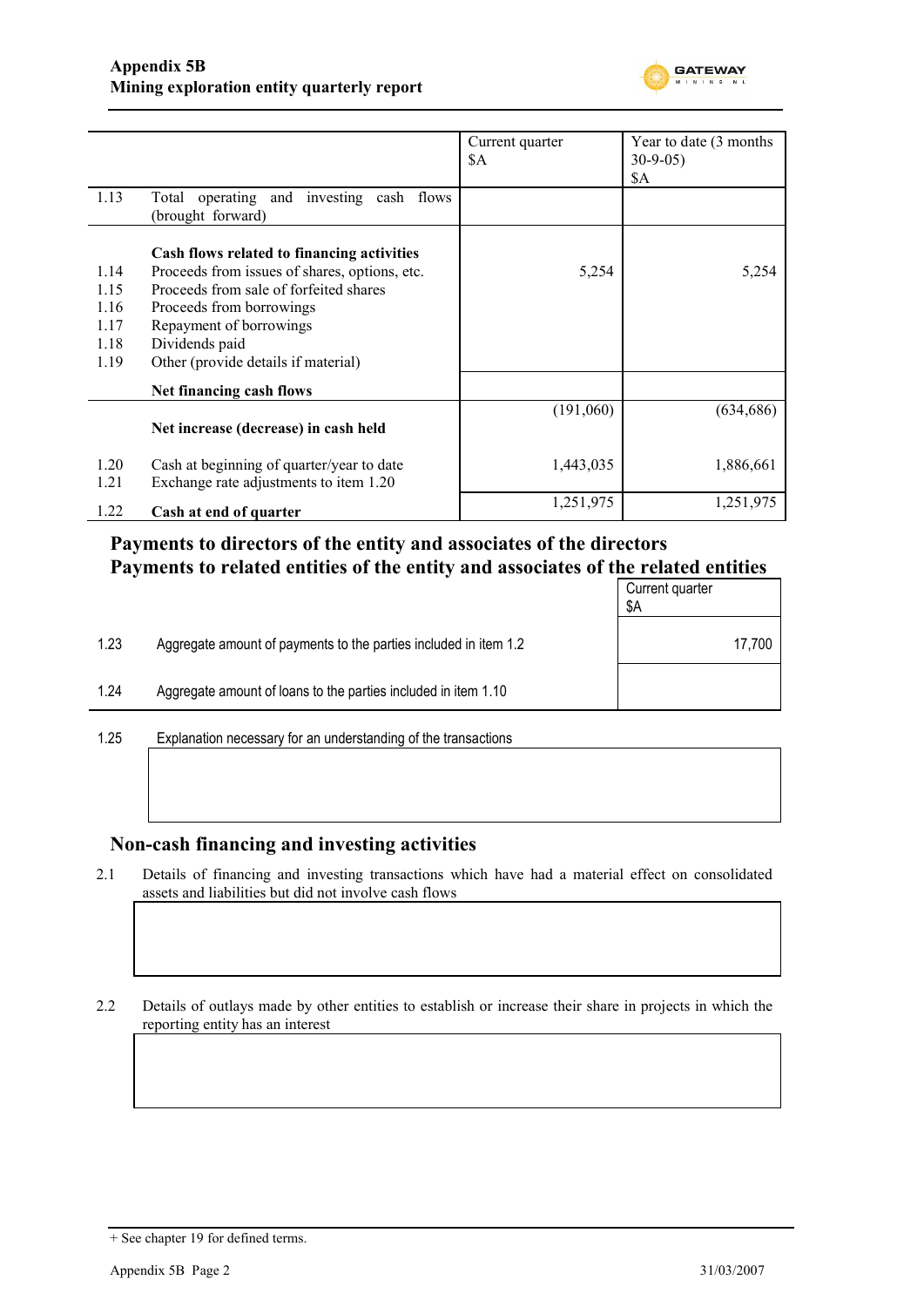

### **Financing facilities available**

*Add notes as necessary for an understanding of the position.*

|     |                             | Amount available<br>\$A'000 | Amount used<br>\$A'000 |
|-----|-----------------------------|-----------------------------|------------------------|
| 3.1 | Loan facilities             |                             |                        |
| 3.2 | Credit standby arrangements |                             |                        |
|     |                             |                             |                        |

### **Estimated cash outflows for next quarter**

|     | <b>Total</b>               | 150,000 |
|-----|----------------------------|---------|
| 4.2 | Development                |         |
| 4.1 | Exploration and evaluation | 150,000 |
|     |                            | \$A     |

# **Reconciliation of cash**

| Reconciliation of cash at the end of the quarter (as<br>shown in the consolidated statement of cash flows) to<br>the related items in the accounts is as follows. |                                           | Current quarter<br>\$A | Previous quarter<br>\$A |
|-------------------------------------------------------------------------------------------------------------------------------------------------------------------|-------------------------------------------|------------------------|-------------------------|
| 5.1                                                                                                                                                               | Cash on hand and at bank                  | 1,251,975              | 1,443,035               |
| 5.2                                                                                                                                                               | Deposits at call                          |                        |                         |
| 5.3                                                                                                                                                               | Bank overdraft                            |                        |                         |
| 5.4                                                                                                                                                               | Other (provide details)                   |                        |                         |
|                                                                                                                                                                   | Total: cash at end of quarter (item 1.22) | 1,251,975              | 1,443,035               |

### **Changes in interests in mining tenements**

|     |                                                                     | Tenement<br>reference | Nature of interest<br>(note (2)) | Interest at<br>beginning<br>of quarter | Interest at<br>end of<br>quarter |
|-----|---------------------------------------------------------------------|-----------------------|----------------------------------|----------------------------------------|----------------------------------|
| 6.1 | Interests in mining<br>tenements relinquished,<br>reduced or lapsed | EL 4811               | 100%                             | 100%                                   | $0\%$                            |
| 6.2 | Interests in mining<br>tenements acquired or<br>increased           |                       |                                  |                                        |                                  |

<sup>+</sup> See chapter 19 for defined terms.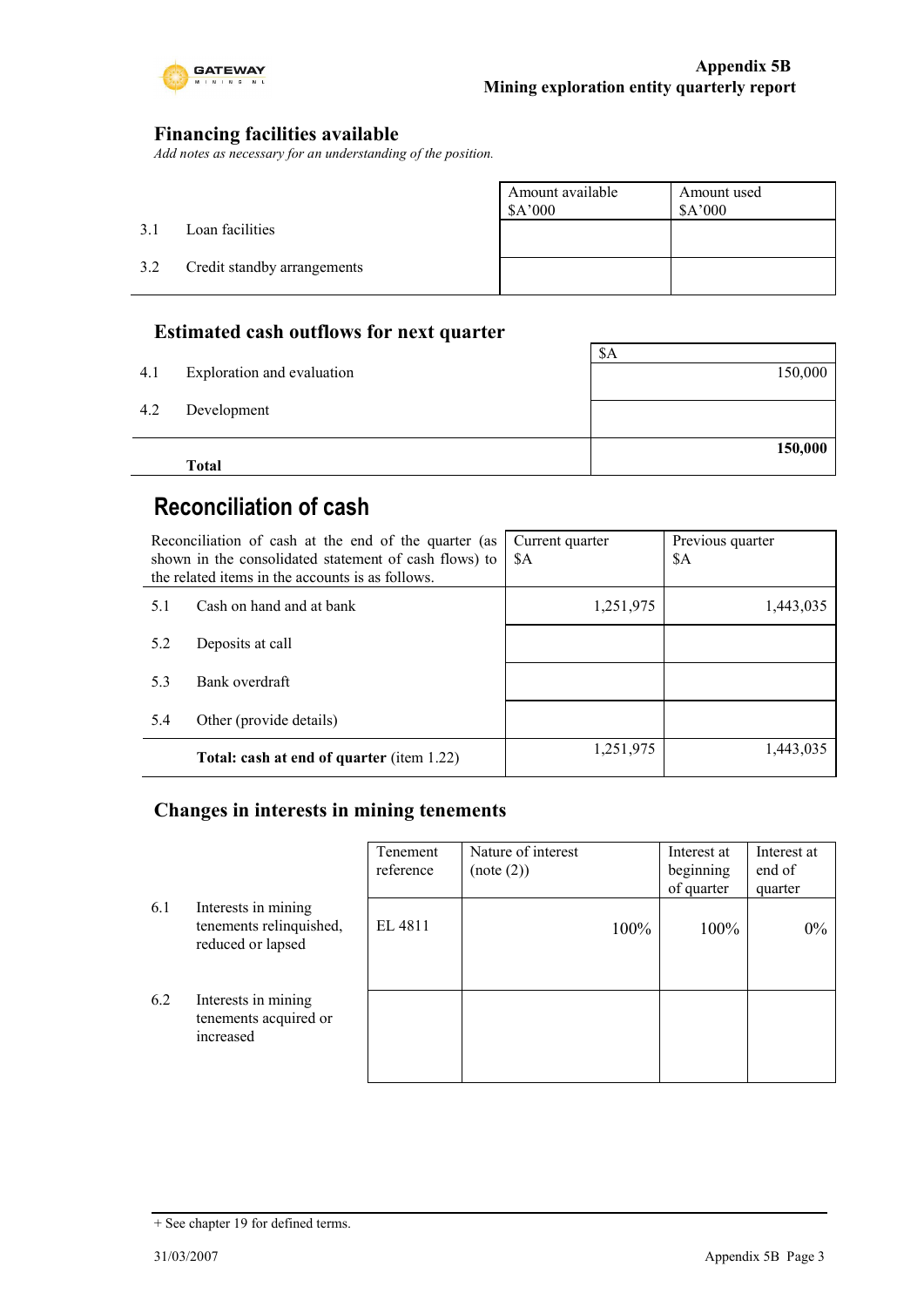

#### **Issued and quoted securities at end of current quarter**

*Description includes rate of interest and any redemption or conversion rights together with prices and dates.*

|      |                                                                                                                                                  | Total number | Number quoted | Issue price per<br>security (see note<br>$3)$ (cents) | Amount paid up per<br>security (see note 3)<br>(cents) |
|------|--------------------------------------------------------------------------------------------------------------------------------------------------|--------------|---------------|-------------------------------------------------------|--------------------------------------------------------|
| 7.1  | Preference<br><sup>+</sup> securities<br>(description)                                                                                           |              |               |                                                       |                                                        |
| 7.2  | Changes during<br>quarter<br>(a) Increases<br>through issues<br>(b) Decreases<br>through returns<br>of capital, buy-<br>backs,<br>redemptions    |              |               |                                                       |                                                        |
| 7.3  | +Ordinary<br>securities                                                                                                                          | 101,122,962  | 101,122,962   |                                                       |                                                        |
| 7.4  | Changes during<br>quarter<br>(a) Increases<br>through issues<br>(b) Decreases<br>through returns<br>of capital, buy-<br>backs                    | 17,512       | 17,512        |                                                       |                                                        |
| 7.5  | <sup>+</sup> Convertible<br>debt securities                                                                                                      |              |               |                                                       |                                                        |
| 7.6  | (description)<br>Changes during<br>quarter<br>(a) Increases<br>through issues<br>(b) Decreases<br>through<br>securities<br>matured,<br>converted |              |               |                                                       |                                                        |
| 7.7  | <b>Options</b><br>(description and<br>conversion                                                                                                 | 9,692,828    | 9,692,828     | Exercise price<br>30 cents                            | Expiry date<br>1 March 2007                            |
| 7.8  | factor)<br>Issued during                                                                                                                         | 2,500,000    |               | 30 cents                                              | 30 November 2011                                       |
| 7.9  | quarter<br><b>Exercised</b> during<br>quarter                                                                                                    | 17,512       |               | 30 cents                                              | 1 March 2007                                           |
| 7.10 | <b>Expired during</b><br>quarter                                                                                                                 | 9,675,316    |               | 30 cents                                              | 1 March 2007                                           |
| 7.11 | <b>Debentures</b><br>(totals only)                                                                                                               |              |               |                                                       |                                                        |
| 7.12 | <b>Unsecured</b><br>notes (totals<br>only)                                                                                                       |              |               |                                                       |                                                        |

<sup>+</sup> See chapter 19 for defined terms.